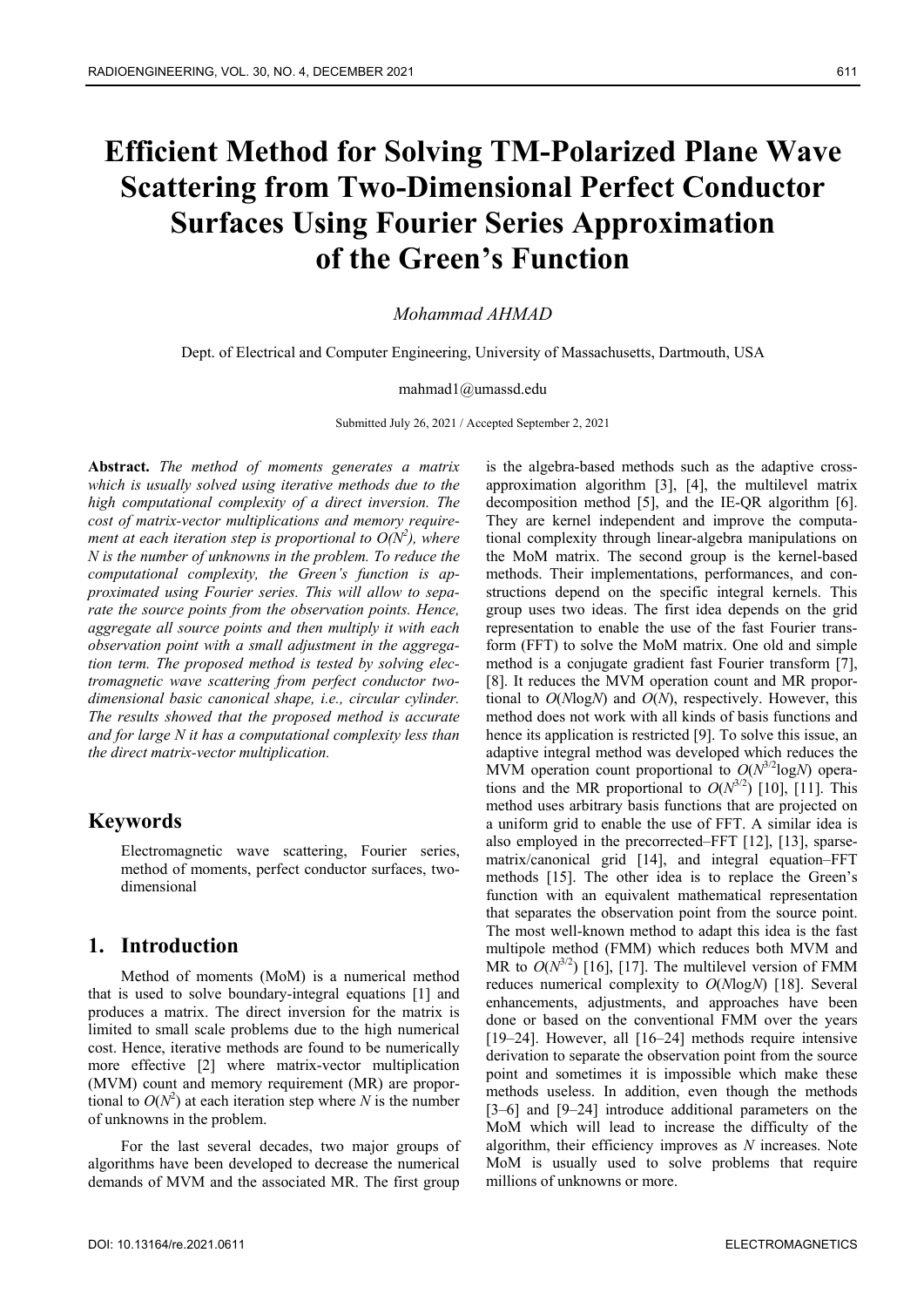In this paper, the Green's function is replaced with the Fourier series (FS) approximation. This method will be called the Fourier series method of moments (FS-MoM). The resultant equation separates the observation point from the source point without any additional effort and regardless of the Green's function. Therefore, all source points will be aggregated and then multiplied by each observation point with a small adjustment to the aggregation term. The advantages of this approach are efficiency, accuracy, generality, and simplicity.

The outline of this paper is as follows. An FS representation analysis for two-dimensional (2D) function and an FS representation of the 2D Green's function for electromagnetic wave scattering (EWS) is described in Sec. 2.1. Section 2.2 discusses how the FS-MoM is incorporated with MoM to reduce the computational complexity. Finally, Section 3 presents the numerical results to validate the proposed method, comparison, and discussion when the FS-MoM and MoM are applied to solve the EWS from perfect electric conductor (PEC) basic canonical shape, i.e., circular cylinder.

## **2. Formulation of the Problem**

#### **2.1 Fourier Series Representation Analyses**

Assume that  $f(x, y)$  is piecewise continuous on  $[-L_x/2 \le x \le L_x/2]$  in the *x*-direction and on  $[-L_y/2 \le y \le L_y/2]$ in the *y*-direction where  $L_x$  and  $L_y$  are constants. The FS representation of  $f(x, y)$  is given by [25]

$$
f(x,y) = \sum_{n_y = -\infty}^{\infty} \sum_{n_x = -\infty}^{\infty} C_{n_y n_x} \cdot e^{j n_x \omega_{0_x} x} \cdot e^{j n_y \omega_{0_y} y} \tag{1}
$$

where

$$
C_{n_{y}n_{x}} = \frac{1}{T_{0_{y}}} \frac{1}{T_{0_{x}}} \int_{-T_{y}/2 - T_{x}/2}^{T_{y}/2} f(x, y) \cdot e^{-jn_{x}\omega_{0_{x}}x} \cdot e^{-jn_{y}\omega_{0_{y}}y} dxdy
$$
(2)

is the Fourier coefficient,  $T_{0x} \ge L_x$ ,  $T_{0y} \ge L_y$ ,  $\omega_{0x} = 2\pi/T_{0x}$ and  $\omega_{0_{V}} = 2\pi/T_{0_{V}}$ .

For 2D EWS, the Green's function is the zeroth-order Hankel function of the second kind  $f(x,y) = H_0^{(2)}(k_0|\mathbf{p}|)$  [9] where  $k_0 = 2\pi/\lambda$  is the wavenumber,  $\lambda$  is the wavelength and  $\mathbf{p} = x\mathbf{a}_x + y\mathbf{a}_y$ . The FS representation for it using (1) is

$$
f(x, y) = H_0^{(2)}(k_0|\mathbf{p}|) = H_0^{(2)}(k_0\sqrt{x^2 + y^2})
$$
  
= 
$$
\sum_{\substack{n_y = -N_y}}^{N_y} \sum_{n_x = -N_x}^{N_x} C_{n_y n_x} \cdot e^{jn_x \omega_{0_x} x} \cdot e^{jn_y \omega_{0_y} y} + TR
$$
  
*f\_N(x, y)* (3)

where  $N_x$  and  $N_y$  are the upper limits of the summations, TR is the truncation error, and  $f_N(x, y)$  is the approximation of  $f(x, y)$  when the summations are truncated by  $N_x$  and  $N_y$ .

Equation (3) is valid in the domain of the solution except when  $\rho = 0$ . Truncation error arises in (3) due to replace the  $\pm \infty$  limits in the summations by  $N_x$  and  $N_y$ . Limits of the summations can be determined for the required mean square error (MSE) using [25]

$$
MSE = \frac{1}{T_{0y}} \frac{1}{T_{0x}} \int_{-T_y/2 - T_x/2}^{T_y/2} TR^2(x, y) dxdy
$$

where TR =  $f(x, y) - f<sub>N</sub>(x, y)$ .

Note is that the Fourier transform  $(F)$  for 2D Green's function is given by [26]

$$
\tilde{H}_0^{(2)}\left(k_x, k_y\right) = \mathcal{F}\left\{H_0^{(2)}\left(k_0\left|\mathbf{p}\right|\right)\right\} = \frac{4j}{k_y^2 + k_x^2 - k_0^2} \quad (4)
$$

where  $k_x$  and  $k_y$  are the Fourier variables. Therefore, equation (4) can be used to evaluate the Fourier coefficient  $C_{n \times n_V}$ as

$$
C_{n_{y}n_{x}} = \frac{1}{T_{0_{y}}} \frac{1}{T_{0_{x}}} \tilde{H}_{0}^{(2)}\left(n_{x} \omega_{0_{x}}, n_{y} \omega_{0_{y}}\right).
$$
 (5)

Using (4) instead of (2) will significantly reduce the load of calculate the Fourier coefficient.

#### **2.2 Incorporating FS-MoM in MoM**

Consider a problem of a scalar wave produced by a source  $\mathbf{E}_z^{\text{inc}}$  in the presence of a 2D arbitrarily PEC shaped object centered at the origin and having maximum length of  $L_x$  in the *x*-direction and maximum length of  $L_y$  in the *y*-direction immersed in free space as shown in Fig. 1.

Assume that both the source and the object have no variation along the *z*-axis. The solution of the electric field integral equation (EFIE) for this case with  $TM^z$  polarizing using MoM is given by [9]

$$
\mathbf{E} = \mathbf{Z}\mathbf{I} \tag{6}
$$

where  $\mathbb{Z}$  is the impedance matrix given by [9]



**Fig. 1.** A cylindrical PEC contour of constant cross section and extending infinitely in the ±*z* direction.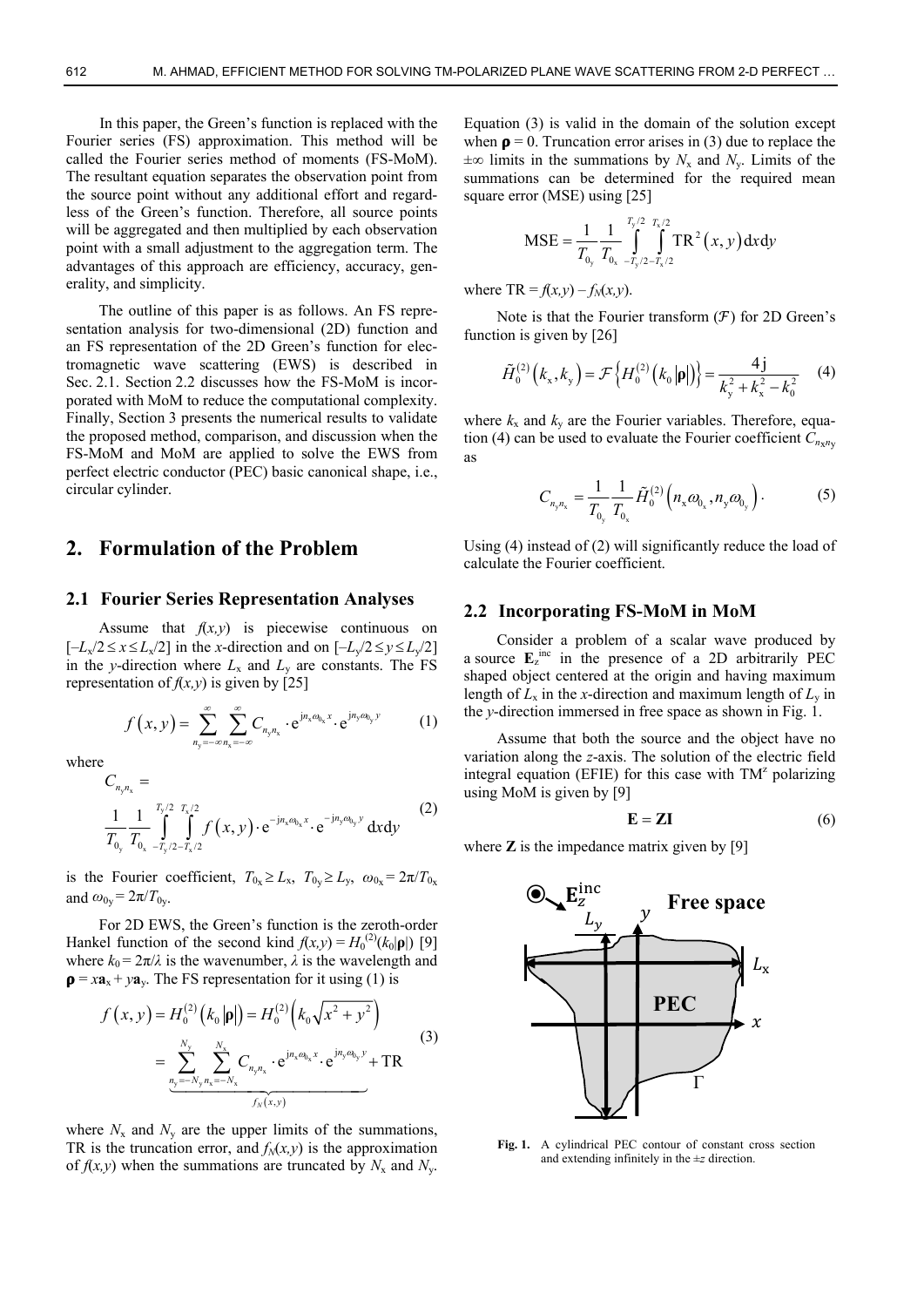$$
Z_{mn} = \frac{k_0 \eta_0}{4} \int_{\Gamma} t_m(\mathbf{\rho}) d\Gamma \int_{\Gamma} H_0^{(2)}(\mathbf{k}_0 |\mathbf{\rho} - \mathbf{\rho}'|) f_n(\mathbf{\rho}') d\Gamma' \quad (7)
$$

where  $\Gamma$  denotes the boundary enclosing the scatterer,  $\mathbf{p} = x\mathbf{a}_x + y\mathbf{a}_y$  and  $\mathbf{p'} = x'\mathbf{a}_x + y'\mathbf{a}_y$  denote the observation and the source point respectively, **ρ** and  $\mathbf{p'} \in \Gamma$ ,  $t_m(\mathbf{p})$ denotes the testing functions,  $f_n(\rho)$  denotes the basis functions, and  $\eta_0$  is the free space impedance,  $\mathbf{E} = [E_z^{\text{inc}(1)} \dots E_z^{\text{inc}(m)} \dots E_z^{\text{inc}(N)}]$  is a column vector where  $E_z^{\text{inc}(m)} = \int t_m(\mathbf{p}) \mathbf{E}_z^{\text{inc}}(\mathbf{p}) d\Gamma$ , and  $\mathbf{E}_z$ Γ  $E_z^{\text{inc}}(\rho)$ 

 $E_0 \exp(jk_0 (x \cos{\Phi_i} + y \sin{\Phi_i}))$  is the known incident electric field,  $E_0$  is a constant, and  $\Phi_i$  is the incident angle,  $I = [I_1...I_n...I_N]$  is a column vector to be determined and the relation between it and the unknown current is *N*

$$
J(\mathbf{\rho})=\sum_{n=1}^{N}I_{n}f_{n}(\mathbf{\rho})\cdot
$$

Approximate the Green's function in (7) using (1) yields

$$
H_0^{(2)}(k_0|\mathbf{p} - \mathbf{p}'|) = H_0^{(2)}(k_0\sqrt{(x-x')^2 + (y-y')^2}) =
$$
  

$$
\sum_{n_y=-N_y}^{N_y} \sum_{n_x=-N_x}^{N_x} C_{n_yn_x} e^{jn_x\omega_{0x}x} e^{jn_y\omega_{0y}y} \cdot e^{-jn_x\omega_{0x}x'} e^{-jn_y\omega_{0y}y'} + TR(8)
$$

where  $T_{0x} = 2L_x$  and  $T_{0y} = 2L_y$  to cover all the possible values of  $|\mathbf{p} - \mathbf{p}'|$ . Equation (8) is valid in the domain of the solution except when  $\rho - \rho' = 0$ . If (2) is used to evaluate  $C_{n \times n}$ ,  $f(x, y)$  that is required in (2) is  $f(x, y) =$  $H_0^{(2)}\left(k_0\sqrt{x^2+y^2}\right)$ .

For FS-MoM, incorporating (8) with (7) and then incorporate into (6) yields

$$
E_z^{\text{inc}}(\rho_m) = \sum_{n=1}^N Z_{mn} I_n
$$
  
\n
$$
= \frac{k_0 \eta_0}{4} \sum_{n_y = -N_y}^{N_y} \sum_{n_x = -N_x}^{N_x} C_{n_y n_x}
$$
  
\n
$$
\times \int_{\Gamma} t_m(\mathbf{p}) e^{j n_x \omega_{0x} x} e^{j n_y \omega_{0y} y} d\Gamma
$$
  
\n
$$
\times \sum_{n} \int_{\Gamma} f_n(\mathbf{p}') e^{-j n_x \omega_{0x} x'} e^{-j n_y \omega_{0y} y'} d\Gamma' I_n.
$$
 (9)

This approach, i.e., (9), can be used. However, note that the Green's function, i.e.,  $H_0^{(2)}(k_0|\mathbf{p}|)$  goes to infinity when  $(k_0|\mathbf{p}|)$  goes to zero. As the result, high values for the upper limits in (9) are required. Therefore, to reduce the values of the upper limits which will lead to reduce the computational complexity for the proposed method, rather than use the FS-MoM for the whole interval, it will be used for  $(k_0|\mathbf{p}|) > (k_0|\mathbf{p}|)$  where  $|\mathbf{p}|$  is a none zero constant where the FS-MoM starts. Hence, this method will use a combination of direct multiplication for  $(k_0|\mathbf{p}|) < (k_0|\mathbf{p}|)$ 

and fast multiplication, i.e., FS-MoM for  $(k_0|\mathbf{p}|) > (k_0|\mathbf{p}|)$ . Therefore, (6) becomes

$$
\mathbf{E} = \mathbf{Z}\mathbf{I} = \underbrace{\mathbf{Z}\mathbf{I}}_{\text{direct}} + \underbrace{\mathbf{Z}\mathbf{I}}_{\text{fast}}
$$
\n
$$
\text{multiplication multiplication,}
$$
\n
$$
E_z^{\text{inc}}(\rho_m) = \sum_{n=1}^{N} Z_{mn} I_n = \sum_{n \in |\mathbf{p} - \mathbf{p}'| < |\mathbf{p}|} Z_{mn} I_n +
$$
\n
$$
\frac{k_0 \eta_0}{4} \sum_{n_y = -N_y}^{N_y} \sum_{n_x = -N_x}^{N_x} C_{n_y n_x} \times \int_{\Gamma} t_m(\mathbf{p}) e^{j n_x \omega_{0x} x} e^{j n_y \omega_{0y} y} d\Gamma \times (10)
$$
\n
$$
\sum_{n \in |\mathbf{p} - \mathbf{p}'| > |\mathbf{p}|} f_n(\mathbf{p}') e^{-j n_x \omega_{0x} x'} e^{-j n_y \omega_{0y} y'} d\Gamma' I_n
$$

where  $|\overline{\rho}|$  is the value where fast multiplication starts.

The implementation of (10) is done as follows. First, determine the first observation point (*m* = 1) and then divide the source points into two groups, one corresponding to direct multiplication using  $n \in |\mathbf{p} - \mathbf{p}'| < |\mathbf{p}|$  and the other to fast multiplication using  $n \in |\rho - \rho^*| > |\rho^-|$ . Second, multiply the unknown currents with its source points using

$$
Aggregation_{|m=1} = \sum_{n \in |\mathbf{p}-\mathbf{p}'| > |\mathbf{p}|} \int_{\Gamma} f_n(\mathbf{p}') e^{-jn_x \omega_{b_x} x'} e^{-jn_y \omega_{b_y} y'} d\Gamma' I_n.
$$

Third, for the first observation point, evaluate the direct mul-

tiplication using  $\sum_{n \in |\mathbf{p} - \mathbf{p}'| \leq |\mathbf{p}|} Z_{1n} I_n$  $Z_{1n}$  $\sum_{\substack{n\in\mathfrak{p}-\mathfrak{p}'\leq\lvert\mathfrak{p}\rvert}}Z_{\substack{n}}I_n$  and fast multiplication using

$$
\frac{k_0\eta_0}{4}\sum_{n_y=-N_y}\sum_{n_x=-N_x}^{N_x}C_{n_yn_x}\times f_{t_1}(\rho)e^{jn_x\omega_{0x}x}e^{jn_y\omega_{0y}y}\mathrm{d}\Gamma\times Aggregation_{m=1}.
$$

Forth, for the next observation point  $(m = 2)$ , adjust the *Aggregation*<sub> $|m=1$ </sub> component that has been found in the second step to accommodate the new observation point. Few components which were in the direct multiplication group may now be in the fast multiplication group and vice versa. Repeat the third step for  $m = 2$ . Finally, for each new observation point, keep adjusting the previous aggregation components and then repeat the third step until the last observation point  $m = N$ .

Table 1 shows the computational complexity for FS-MoM.

# **3. Results and Discussion**

In this section, the FS-MoM method is validated first by comparing the Green's function, i.e.,  $H_0^{(2)}(k_0|\mathbf{p}|)$ , with its FS representation, i.e., (3), and calculating the MSE between them. Then, the proposed method, i.e., (10), is used to solve EWS from canonical 2D shape, i.e., circular cylinder, with different sizes and MSE with MoM, i.e., (6), as a reference is calculated as a function of the upper limits of the summations and number of points on the scatterer. A comparison of the time and memory required to perform MVM are shown for the two methods. The results demonstrate the numerical complexity and accuracy of the proposed method.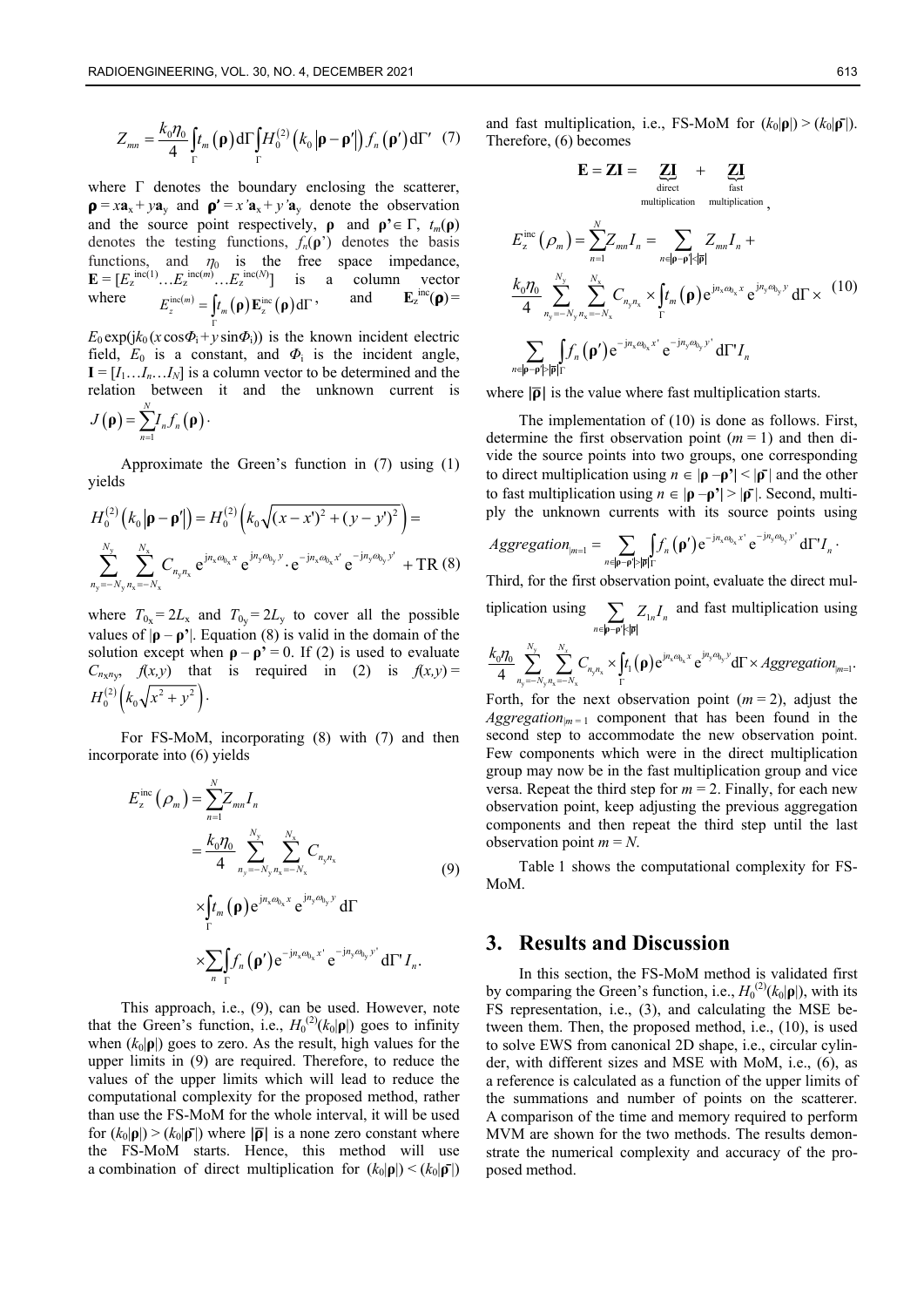| $N$ : number of total basis functions.            | FS-MoM                                                                                                                                                                                                                                                                               |                                                  |
|---------------------------------------------------|--------------------------------------------------------------------------------------------------------------------------------------------------------------------------------------------------------------------------------------------------------------------------------------|--------------------------------------------------|
|                                                   | $N_x$ and $N_y$ : upper summation limits for the 2D FS-MoM.<br>$Ndirect$ : number of points that are going to multiply directly in the FS-MoM method.<br>$N_{\text{fast}} = N - N_{\text{direct}}$ ; number of points that are going to multiply efficiency using the FS-MoM method. |                                                  |
|                                                   | Term                                                                                                                                                                                                                                                                                 | Computational Complexity                         |
| Near-field interactions                           | $\sum_{n\in \mathbf{p}-\mathbf{p}' < \overline{\mathbf{p}} }Z_{mn}I_n$                                                                                                                                                                                                               | $N \times N_{\text{direct}}$                     |
| Aggregation                                       | $\sum_{n\in \mathbf{p}-\mathbf{p}' >\ \mathbf{p}\ \Gamma}f_n(\mathbf{p}')\times e^{-jn_x\omega_{0_x}x'}e^{-jn_y\omega_{0_y}y'}d\Gamma'I_n$                                                                                                                                           | $(2N_{\rm v}+1)\times(2N_{\rm x}+1)N_{\rm fast}$ |
| Fourier coefficient                               | $\sum^{N_{\rm y}}$ $\sum^{N_{\rm x}}$ $C_{n_{\rm y}n_{\rm x}}$<br>$n_{\rm v} = -N_{\rm v} n_{\rm x} = -N_{\rm x}$                                                                                                                                                                    | $(2N_v + 1) \times (2N_x + 1)$                   |
| Disaggregation                                    | $\int t_m(\mathbf{p}) \times e^{j n_x \omega_{0x} x} e^{j n_y \omega_{0y} y} d\Gamma \times (\bullet)$                                                                                                                                                                               | $(2N_{v}+1)\times (2N_{x}+1)N$                   |
| Computational complexity $=$ (sum of all columns) | $N \times N_{\text{direct}} + (2N_{\text{v}} + 1)(2N_{\text{x}} + 1) \times [N_{\text{fast}} + 1 + N]$                                                                                                                                                                               |                                                  |

**Tab. 1.** Computational complexity for FS-MoM.



**Fig. 2.** The zeroth-order Hankel function of the second kind as a function of  $|\rho|$  and the FS approximation.

First, (3) is used to approximate the Green's function  $f(x, y) = H_0^{(2)}(k_0\sqrt{x^2 + y^2})$  to validate the proposed method. Figure 2 shows the magnitude of the Hankel function versus  $|\rho|$  and the FS approximate for it where  $0.1 < |\mathbf{p}| \leq 22$ ,  $N = 4096$  is the number of points in the interval, and  $\lambda = 1$  is used. Also, the value of  $N_x = 200$ ,  $N_v = 200$ , and MSE = 2.8596×10<sup>-5</sup> are shown.

For the next results, the following assumptions are used. First, the iterative method that is used in this section is the conjugate gradient method [2]. Second,  $(k_0|\mathbf{p}|) > (0.55) = (k_0|\mathbf{p}|)$  is used. Third,  $E_0 = 1$  and  $\Phi_i = 0$ are assumed for the incident field. Forth, the wavelength  $\lambda = 1$  is used. Finally, by divide  $\Gamma$  into small segments and using pulse basis functions and the Dirac delta testing function in  $(7)$ ,  $(7)$  becomes [9]

$$
Z_{mn} \approx \begin{cases} \frac{k_0 \eta_0}{4} w_n \left[ 1 - j \frac{2}{\pi} \ln \left( \frac{1.781 \ k_0 \ w_n}{4 (2.718)} \right) \right], & m = n \\ \frac{k_0 \eta_0}{4} w_n H_0^{(2)} \left( k_0 \left| \mathbf{p}_m - \mathbf{p}_n \right| \right), & m \neq n \end{cases} \tag{11}
$$

where  $w_n$  is the size of the *n*th segment,  $\rho_m = x_m a_x + y_m a_y$ and  $\rho_n = x_n a_x + y_n a_y$  denote the center of the *m*th and *n*th segments of the observation and the source point respectively. Also, for the same basis and testing functions  $E_z^{\text{inc}(m)} = E_0 \exp(jk_0(x_m \cos \Phi_i + y_m \sin \Phi_i))$  and  $J(\rho_n) I_n$ . For this case, (10) becomes

$$
E_z^{\text{inc}}(\rho_m) = \sum_{n=1}^N Z_{mn} I_n = \underbrace{\frac{k_0 \eta_0}{4} \sum_{n \in |\mathbf{p}_m - \mathbf{p}_n| \cdot |\mathbf{p}|} H_0^{(2)}(k_0 |\mathbf{p}_m - \mathbf{p}_n|) I_n w_n}_{\text{direct multiplication}}
$$

$$
\frac{k_0 \eta_0}{4} \sum_{n_y = -N_y}^{N_y} \sum_{n_x = -N_x}^{N_x} C_{n_y n_x} e^{j n_x \omega_{0_x} x_m} e^{j n_y \omega_{0_y} y_m} \times
$$

$$
\sum_{\substack{n \in |\mathbf{p}_m - \mathbf{p}_n| > |\mathbf{p}| \\ \text{fast multiplication}}} \frac{e^{-j n_x \omega_{0_x} x_n} e^{-j n_y \omega_{0_y} y_n} I_n w_n}{\text{fast multiplication}}.
$$
 (12)

To show the stability and accuracy of the proposed method, EWS from PEC circular cylinders as an example is used. The analytical solution for it is given by [27]

$$
J_{i} = -\frac{2E_{0}}{\omega\mu_{0}\pi a} \sum_{n=-\infty}^{\infty} \frac{j^{-n} e^{jn\theta_{i}}}{H_{n}^{(2)}(k_{0}a)}
$$
(13)

where  $J_i$  is the induced current at contour angle  $\theta_i$ ,  $E_0$  is the magnitude of the incident field,  $\mu_0 = 4\pi \times 10^{-7}$  H/m is permeability of vacuum, *a* is the circular cylinder radius, and  $\omega = 2\pi/f$  where f is the frequency used in the problem.

EWS from PEC circular cylinders with radii 1*λ* m and 2 $\lambda$  m are solved using FS-MoM as a function of  $N_x$  and  $N_y$ where  $N_x = N_y$  is used. For each radius, different number of points  $N = 2^8$ ,  $2^9$ ,  $2^{10}$ ,  $2^{11}$ , and  $2^{12}$  are used to test the behavior of the method with an increased number of points. Figure 3(a), and 3(b) show the results. It is clear that as the upper limits increase, the MSE reduces. Also, it can be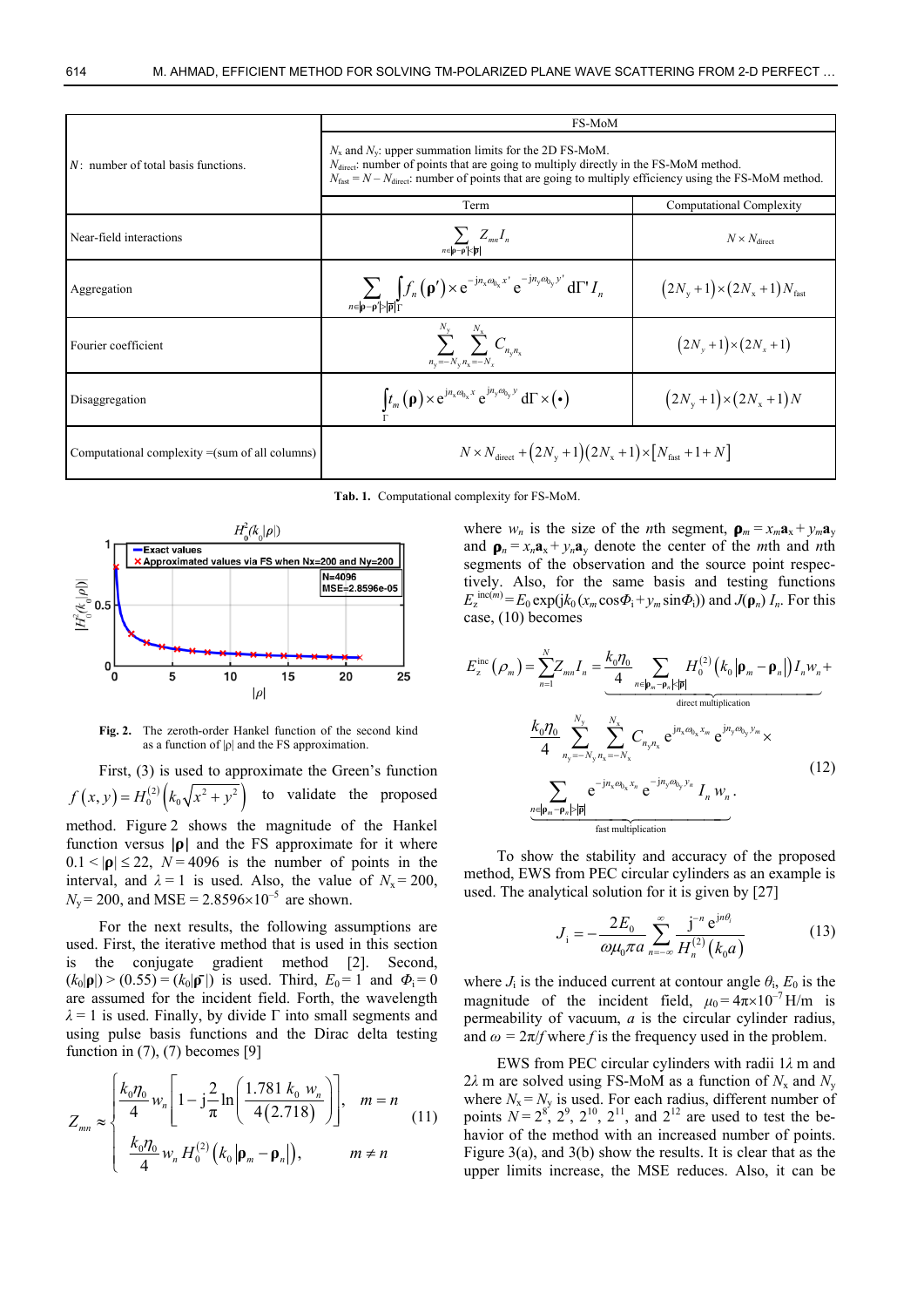noted that increasing *N* does not change much in MSE. This makes sense because the approximation has enough Fourier coefficients to represent the original function. This result is the essence of explaining why FS-MoM reduces the computational complexity. In MoM, as *N* in the problem increases, the computational complexity will increase in  $O(N^2)$  relation which is a square relation. On the other hand, for FS-MoM, after determining the values of the summation limits for the required error, the increases of *N* will affect the computational complexity in a linear relation as shown in Tab. 1, i.e.,  $N \times N_{\text{direct}} + (2N_{\text{y}}+1)(2N_{\text{x}}+1) \times$  $[N<sub>fast</sub> + 1 + N]$  where  $(2N<sub>v</sub> + 1)(2N<sub>x</sub> + 1)$  is a constant.

Figure 4 shows the unknown currents versus  $\theta$ , where  $\theta$  is the angle along contour of the scatterer for a PEC circular cylinder of radius 2*λ* m, solved using the analytical solution (13), MoM (11) and FS-MoM (12). The time and memory required to perform MVM between the two methods are shown in Fig. 5 as a function of *N*. It is clear



**Fig. 3.** MSE versus  $N_x$  and  $N_y$  with points  $N = 2^8, 2^9, 2^{10}, 2^{11}$ , and  $2^{12}$  for PEC circular cylinder with a radius of: (a) 1 m, (b) 2 m.



**Fig. 4.** The unknown current versus the contour angle *θ* for EWS from a PEC circular cylinder with a radius 2 m using MoM and FS-MoM.



**Fig. 5.** (a) Time and (b) memory required to perform MVM per iteration for MoM and FS-MoM.

that as *N* increased, the proposed method becomes faster and uses less memory than the MoM.

# **4. Conclusions**

FS can be used to represent the Green's function, i.e., the zeroth-order Hankel function of the second kind. This representation can be used to reduce the computational complexity of the MoM. The results showed that the proposed method is accurate, efficient, and the most important, it can be used without any mathematical derivation on the Green's function that other methods required. Future work will focus on reducing the computational complexity more by using the FS properties and on studying different approaches to execute the method.

# **References**

- [1] HARRINGTON, R. *Field Computation by Moment Method*. Piscataway, NJ (USA): Wiley–IEEE Press, 1993. ISBN-13: 978- 0780310148
- [2] OLSHANSKII, A., TYRTYSHNIKOV, E. *Iterative Methods for Linear Systems: Theory and Applications*. Philadelphia (USA): SIAM-Society for Industrial and Applied Mathematics, 2014. ISBN: 978-1-61197-345-7
- [3] ZHAO, K., VOUVAKIS, M., LEE, J. The adaptive crossapproximation algorithm for accelerated method of moments computations of EMC problems. *IEEE Transactions on Electromagnetic Compatibility*, 2005, vol. 47, no. 4, p. 763–773. DOI: 10.1109/TEMC.2005.857898
- [4] SHAEFFER, J. Direct solve of electrically large integral equations for problem sizes to 1M unknowns. *IEEE Transactions on Antennas and Propagation*, 2008, vol. 56, no. 8, p. 2306–2313. DOI: 10.1109/TAP.2008.926739